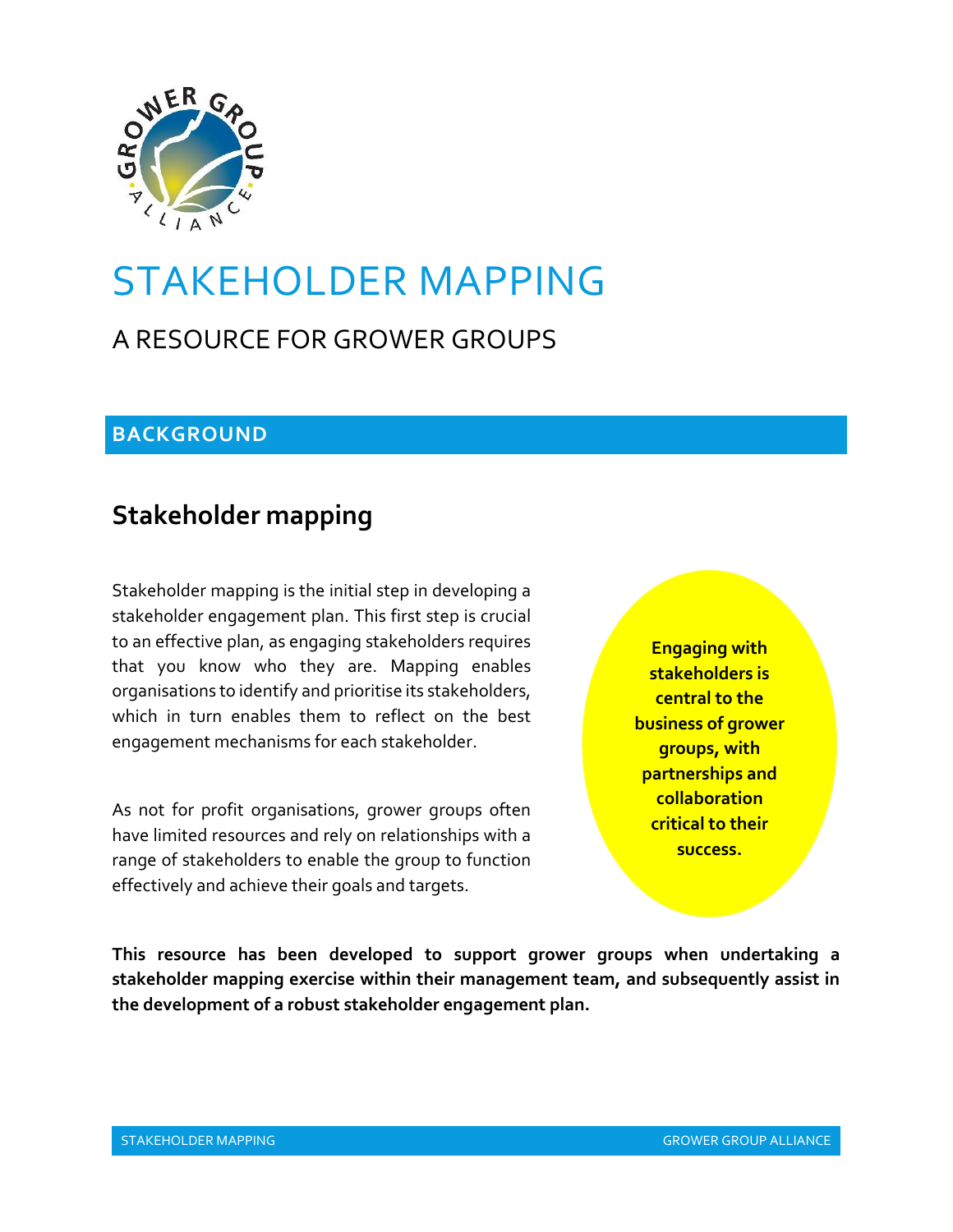# **What is a stakeholder?**

A stakeholder is anyone who has an interest (and potential impact), either directly or indirectly, in the success of your organisation or your piece of work/project

## **Why map your stakeholders?**



Stakeholder management has long been recognised as a central part of an organisation's effectiveness.

Stakeholder mapping enables identification and prioritizing of stakeholders, which in turn enables organisations to reflect on the best engagement mechanisms (such as a single meeting, open forum, social media, or an ongoing stakeholder panel) for their business.

#### **METHOD**

Stakeholder mapping is a simple process to facilitate with your organisation. It should only take one - two hours, and to have the biggest success should be completed with key staff or board of your organisation. You will not need a professional facilitator, rather use this resource as a tool/process to follow.

#### **DEFINING THE "WHY"**

Define why you are wanting to undertake a stakeholder mapping exercise. Is it to grow your organisation and its success? Is it to get involvement in and/or the promotion of a specific project? It is important to think about why you are doing the exercise before you start, as this will help you set direction. You might like to set up a question or statement that you can refer back to during the mapping exercise that will keep you on track with your 'why' (i.e. who can influence the success of your organisation?).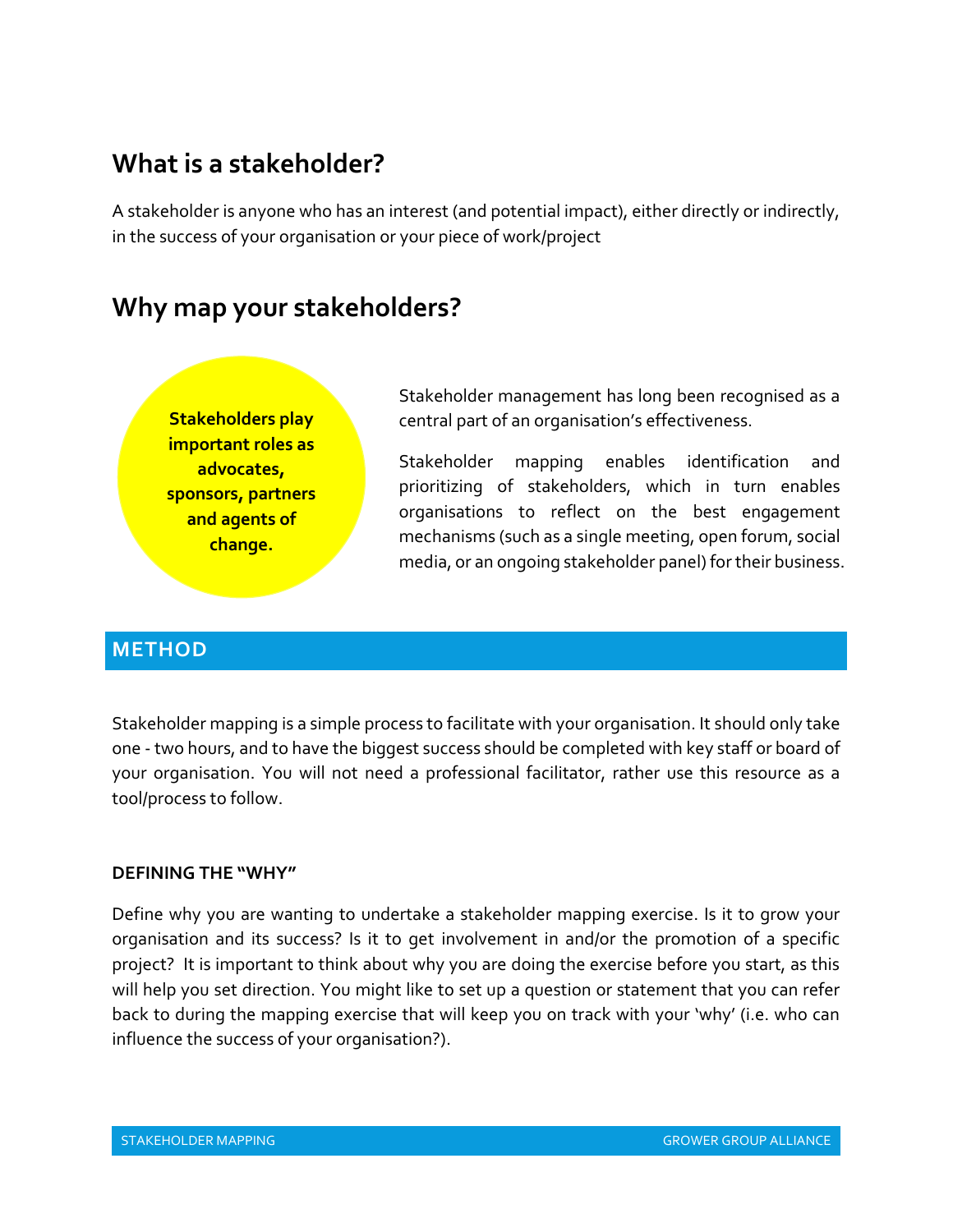#### **IDENTIFYING THE "WHO"**

List all the stakeholders your organisation works with or could potentially work with to achieve the 'why'. The final list will depend on your organisation, its impacts, and your current engagement objectives. As a result it should not remain static, but rather a working document that is updated as your objectives evolve and your stakeholders change. Also remember to think of specifics, i.e. a researcher at a particular organisation may be very different (in terms of relationship and influence) to a policy officer at the same organisation.

**The first step in the mapping process is to understand that there is no magic list of stakeholders**

#### **ASSIGNING THE RELATIONSHIP**

Using butcher's paper or a sticky wall, draw a target diagram to represent different relationship tiers of stakeholders (see Figure 1). Stick stakeholders up on the target diagram relating to where they fit on a relationship tier.

The relationship tiers describe the current level of support or involvement a stakeholder has in your organisation or project. There are three tiers used in this process (Table 1). It is important to determine this ranking as it indicates the strength of the relationship your organisation currently has with the stakeholder, and how closely or frequently you work with them. Refer to Table 1 to help decide the relationship tier each of your stakeholders fits into.

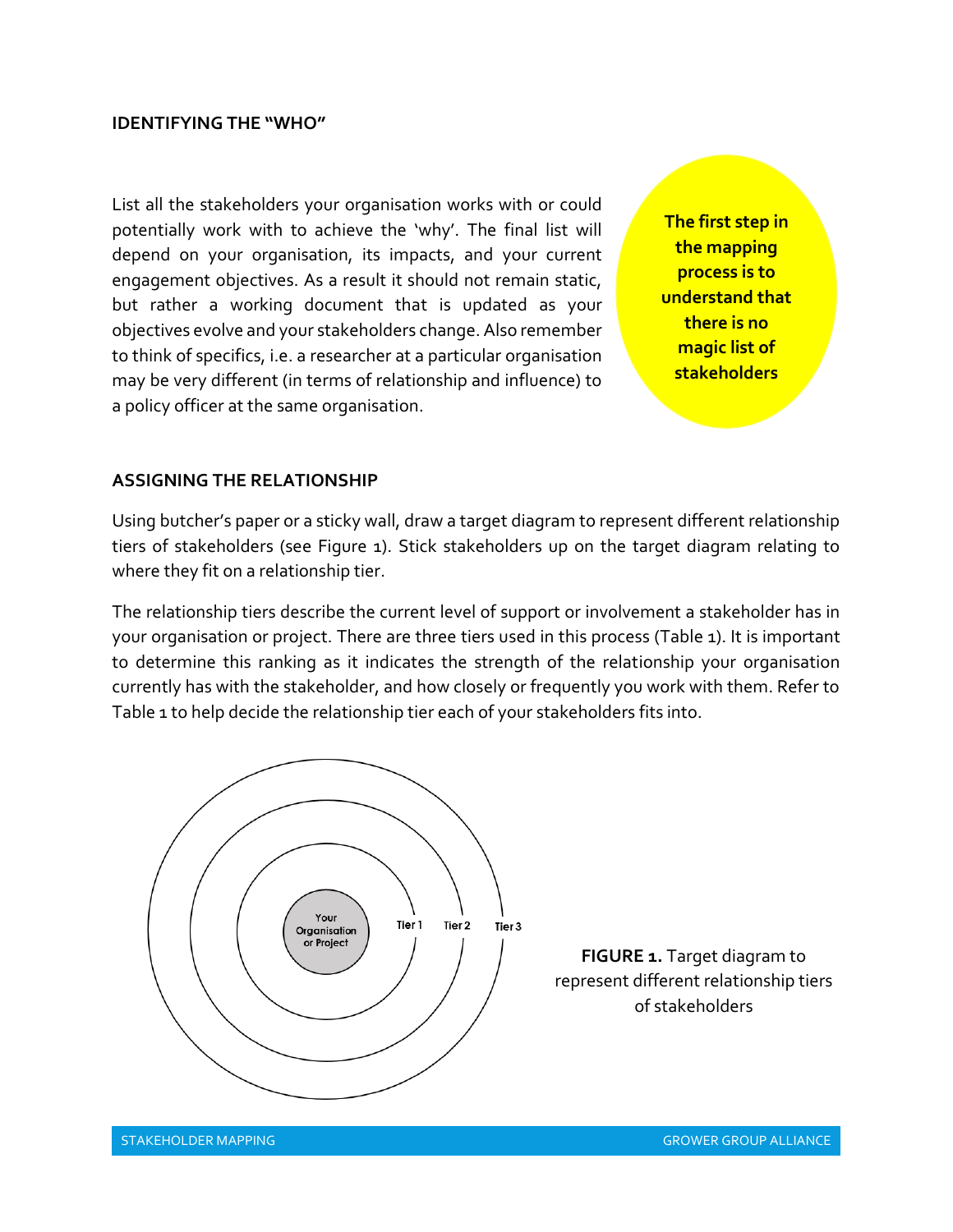**TABLE 1**. Definitions of stakeholder relationship tiers

#### **Relationship Tiers of Stakeholders**

This describes the current level of support for or involvement in your organisation or project (Current relationship/connection/involvement with stakeholders)

- **Tier 1. Central Stakeholders**: The "go-to" people within your network, the ones you have a direct relationship with. These stakeholders have a strong connection to your organisation.
- **Tier 2. Boundary Stakeholders**: Those people within your network who you occasionally connect with, but may not have a strong relationship with.

### **DISCUSSING THE INFLUENCE**

The next step is to determine the influence each stakeholder has on your organisation or project. It is important to refer back to your 'why' when discussing influence. Think about how influential the stakeholder is in helping to achieve success for your organisation, or your outlined outcome.

> **It is essential to understand the influence a stakeholder has on your organisation, to ensure that you engage effectively with key people and organisations to achieve your desired outcomes.**

Influence is the ability of a stakeholder to control what decisions are made or facilitate the implementation of projects or activities. It is the extent to which the stakeholder is able to persuade or coerce others into making decisions, and therefore follow a certain course of action.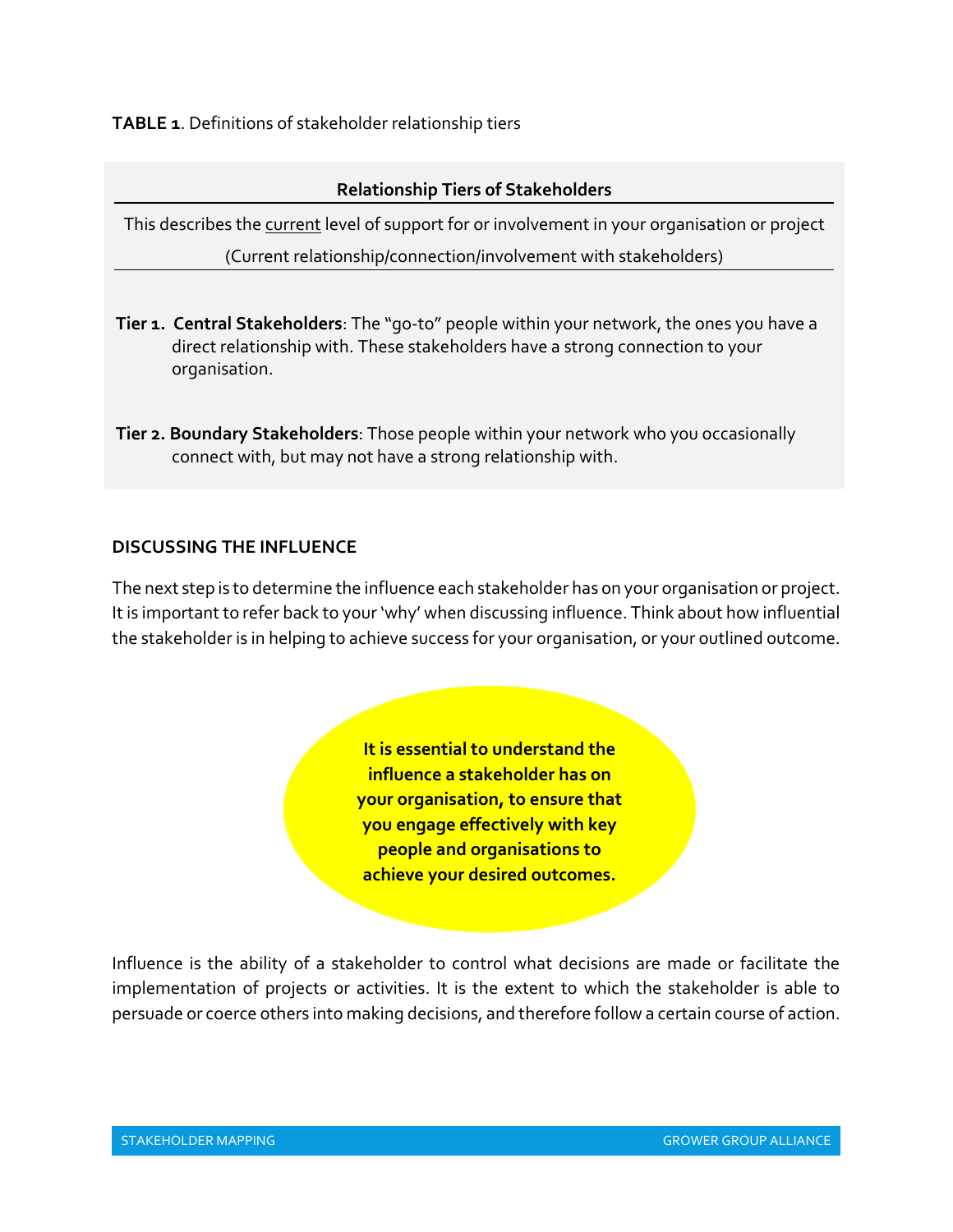On the target diagram, write the level of influence on a scale of 1-5 next to each stakeholder to record your discussion and decisions on influence. Refer to Table 2 to assist you in deciding the level of influence each stakeholder has on the success of your organisation.

#### **TABLE 2.** Definitions of levels of stakeholder influence

| Levels of Stakeholder Influence                                                      |  |  |
|--------------------------------------------------------------------------------------|--|--|
| Influence = the ability to affect the implementation or outcome of a project or goal |  |  |
|                                                                                      |  |  |
| 1. No influence on your organisation                                                 |  |  |

- **2. Very little influence on your organisation** the stakeholder has little influence over the desired outcome"
- **3. Some influence on your organisation** achievement of the goal is possible without this stakeholder's support, but will not be easy"
- **4. Strong influence on your organisation**

#### **UNDERSTANDING THE RELATIONSHIP VS INFLUENCE INTERACTION**

Maintaining a strong relationship with your stakeholders can take up a great deal of your organisations time and resources.

Organisations have relationships with many different stakeholders, from strong connections with key people or groups in the community, to detached connections with stakeholders in other regions or industries. The influence of these stakeholders on the success of your organisation is not necessarily in proportion to your relationship with them.

**By understanding your relationships with stakeholders and their influence on your organisation, you can develop a plan that will assist you in prioritising your valuable resources to best effect.**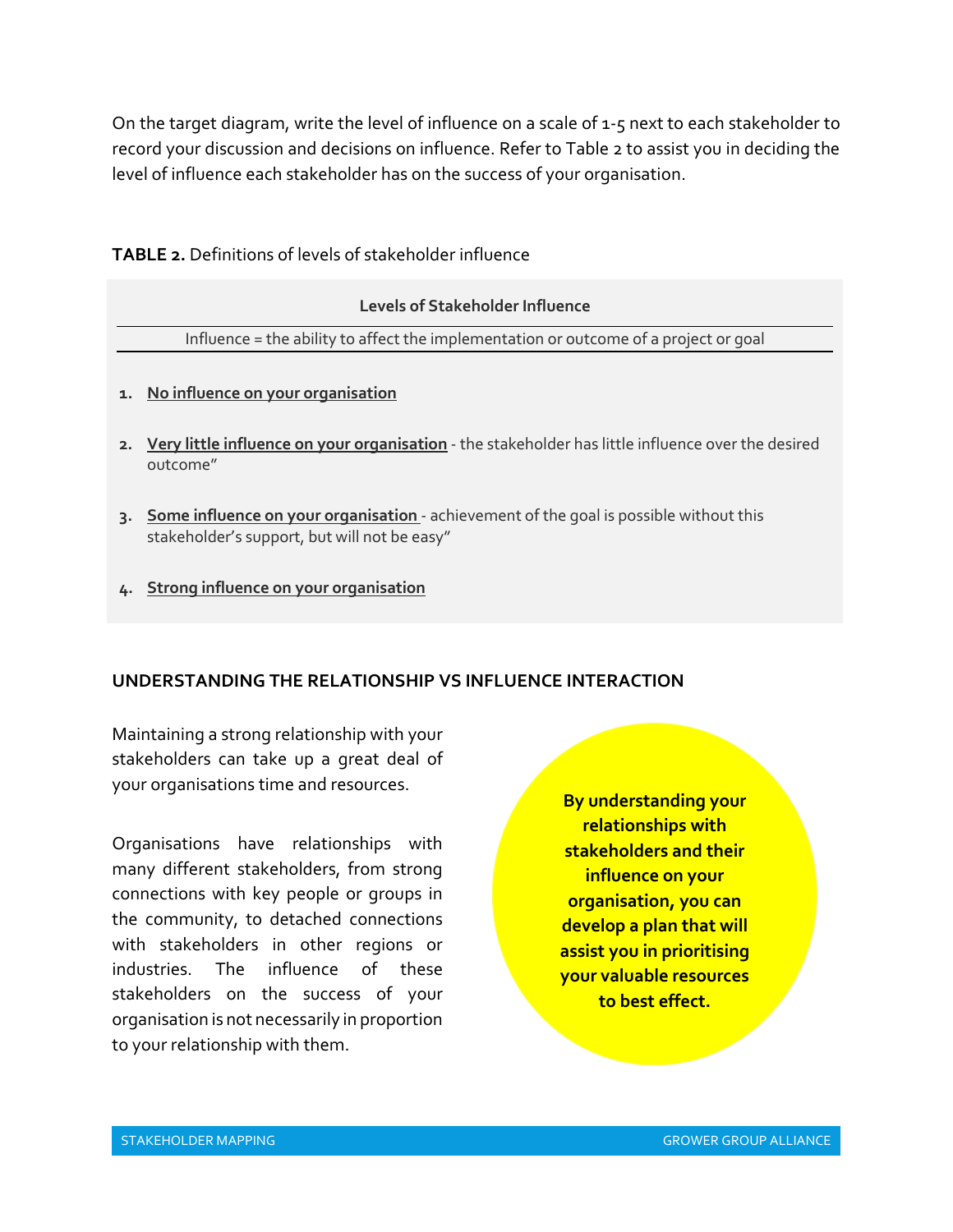**The mapping process allows you to understand where each stakeholder sits, and how much effort you should be investing into engaging with them. This is what drives a stakeholder engagement plan.**

Mapping stakeholder relationship vs. influence allows you to identify who you need to engage more effectively with, to strengthen your relationship with them (due to their influence).

For example, it could be that a stakeholder with a tier 3 relationship (poor) has a strong influence on the success of your organisation – you just haven't engaged with them yet. On the other hand, you may have a tier 1 relationship (strong) with a stakeholder who has low influence on your organisation, and in this case it may be worth reviewing how much time you spend on this relationship and consider if a more general approach to engagement would be sufficient.

The matrix outlined in Table 3 shows how to plot relationship vs influence and make decisions on how to prioritise and choose your engagement strategy with stakeholders who fall into the different categories.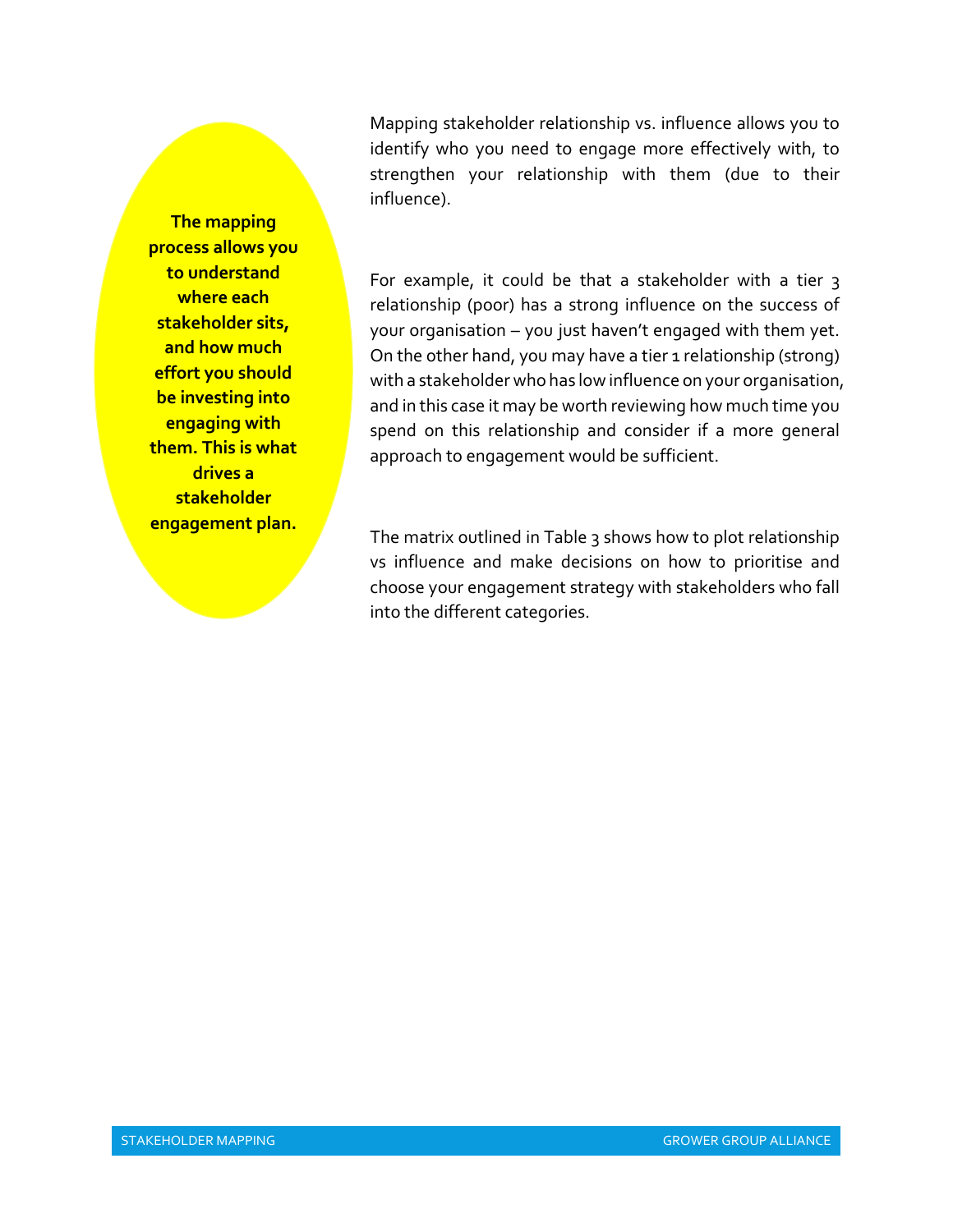|  | TABLE 3. Stakeholder relationship vs influence Matrix |  |  |  |
|--|-------------------------------------------------------|--|--|--|
|--|-------------------------------------------------------|--|--|--|

| <b>DEVELOP CONNECTION</b><br>Inform + Consult                                                                                                                                                                                                                                                                                                                                                                                                                                             | <b>WORK TOGETHER</b><br>Inform + Consult + Collaborate                                                                                                                                                                                                                                                               |
|-------------------------------------------------------------------------------------------------------------------------------------------------------------------------------------------------------------------------------------------------------------------------------------------------------------------------------------------------------------------------------------------------------------------------------------------------------------------------------------------|----------------------------------------------------------------------------------------------------------------------------------------------------------------------------------------------------------------------------------------------------------------------------------------------------------------------|
| Establish a plan to work more closely.<br>Prioritise time and resources connecting<br>with these stakeholders.<br>Make an effort to inform and consult<br>with these stakeholders to raise their<br>interest in your organisation. The goal is<br>to move these stakeholders from a weak<br>relationship to a strong relationship, or<br>to develop a network with other<br>stakeholders as a way of reaching them,<br>to ensure they are kept informed and<br>consulted where necessary. | Evaluate relationship to ensure both<br>your organisation and the stakeholder<br>are receiving benefit from the<br>relationship.<br>Maintain connection using resources<br>required.<br>Keep these stakeholders well informed,<br>continue to consult on relevant issues,<br>and form collaborations where possible. |
| <b>MINIMAL EFFORT</b>                                                                                                                                                                                                                                                                                                                                                                                                                                                                     | <b>SHOW CONSIDERATION</b>                                                                                                                                                                                                                                                                                            |
| <b>Inform</b>                                                                                                                                                                                                                                                                                                                                                                                                                                                                             | Inform + Consult                                                                                                                                                                                                                                                                                                     |
| May be no need to connect with these<br>stakeholders, or an occasional<br>connection may be sufficient.<br>Minimal effort is required.<br>Inform through basic communication<br>channels if interested.                                                                                                                                                                                                                                                                                   | Review the amount of time and<br>resources invested in this relationship.<br>Show consideration and consult when<br>necessary, however basic<br>communication channels may be<br>sufficient.                                                                                                                         |

Weak ………..….……. Relationship to Stakeholder ….....……..……… Strong